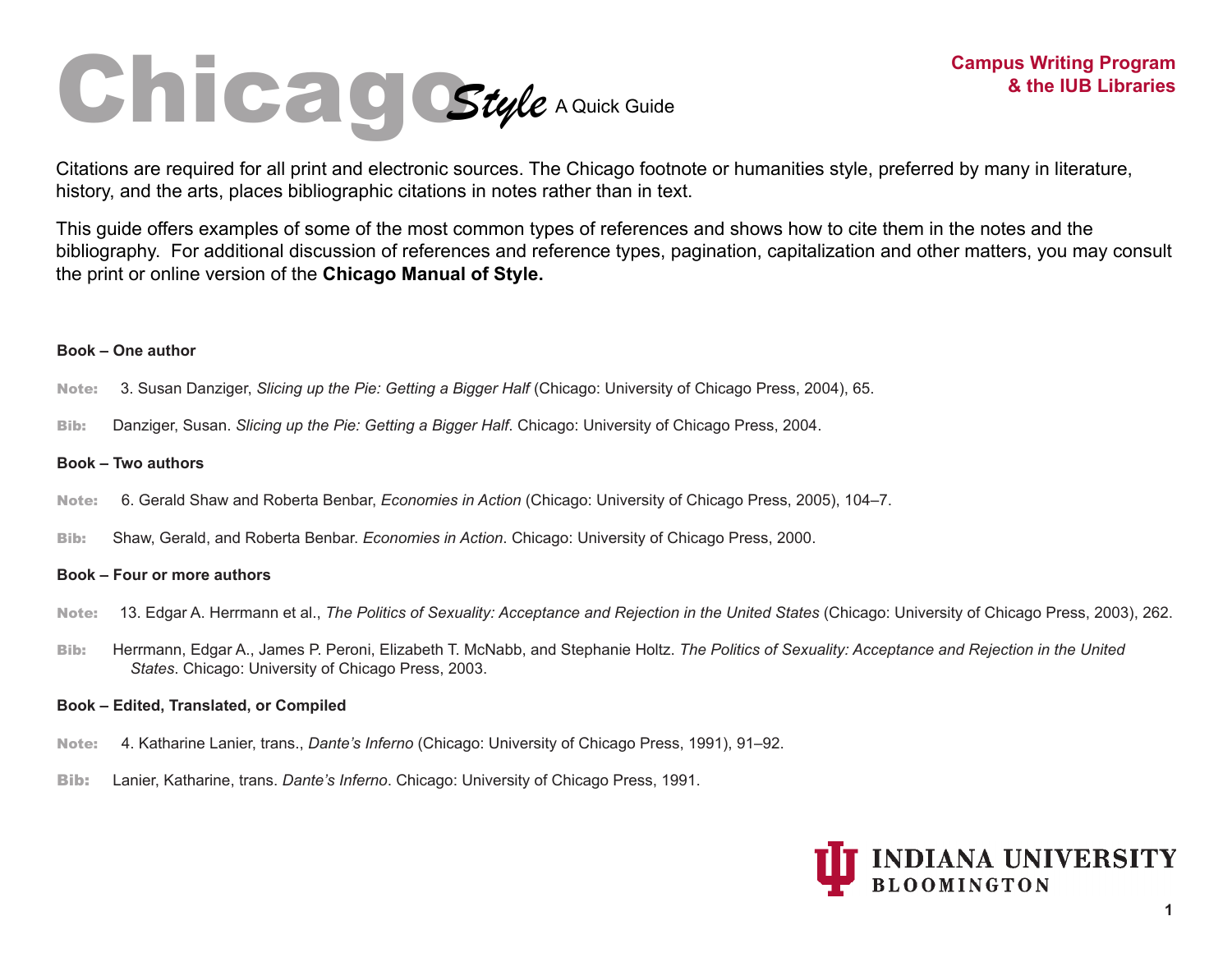## **Government Documents and Corporate Authors**

- Note: 15. U.S. Department of State, *Foreign Relations of the United States: Diplomatic Papers, 1943* (Washington, DC: GPO, 1965), 562.
- Bib: U.S. Department of State. *Foreign Relations of the United States: Diplomatic Papers, 1943*. Washington, DC: GPO, 1965.
- Note: 3. International Monetary Fund. *International Debt Management: Three Studies* (Washington, D.C.: International Monetary Fund, 1977), 566.
- Bib: International Monetary Fund. *International Debt Management: Three Studies*. Washington, D.C.: International Monetary Fund, 1977.

# **Book – Chapter or other part of a book**

- Note: 5. Andrea Wozniak, "'The Eden I Inhabit': Race, Class, and Gender in the Suburbs," in *Suburban America*, ed. Kenneth M. Levine and Teresa J. Sala (Chicago: University of Chicago Press, 2006), 108–9.
- Bib: Wozniak, Andrea. "'The Eden I Inhabit': Race, Class, and Gender in the Suburbs." In *Suburban America*, edited by Kenneth M. Levine and Teresa J. Sala, 99–119. Chicago: University of Chicago Press, 2006.

## **Book – Preface, Foreword, or Introduction**

- Note: 17. Jeanette Rankin, *Introduction to Innocents Abroad*, by Mark Clement (Chicago: University of Chicago Press, 2003), xx–xxi.
- Bib: Rankin, Jeanette. *Introduction to Innocents Abroad*, by Mark Clement, xi–xxxvii. Chicago: University of Chicago Press, 2003.

# **Book – Published Electronically**

When a book is available in more than one format, cite the version you consulted. If an access date necessary, add it in parentheses following the citation.

- Note: 2. Paul T. West and Raymond Perez, eds., *The Northwest Passage* (Chicago: University of Chicago Press, 2002), http://press-pubs.uchicago.edu/northwest/
- Bib: West, Paul T., and Raymond Perez, eds. *The Northwest Passage*. Chicago: University of Chicago Press, 2002. http://press-pubs.uchicago.edu/northwest/
- Note: [*If available, use a DOI in preference to a URL, for example:* DOI: 10.1000/182]

# **Book - Encyclopedia**

Well-known dictionaries and encyclopedias are usually cited in notes and omitted from the bibliography or reference list.

- Note: 1. Encyclopedia Britannica, 15th ed., s.v. "South Africa."
- Bib: Encyclopedia Britannica 15th ed., s.v. "South Africa."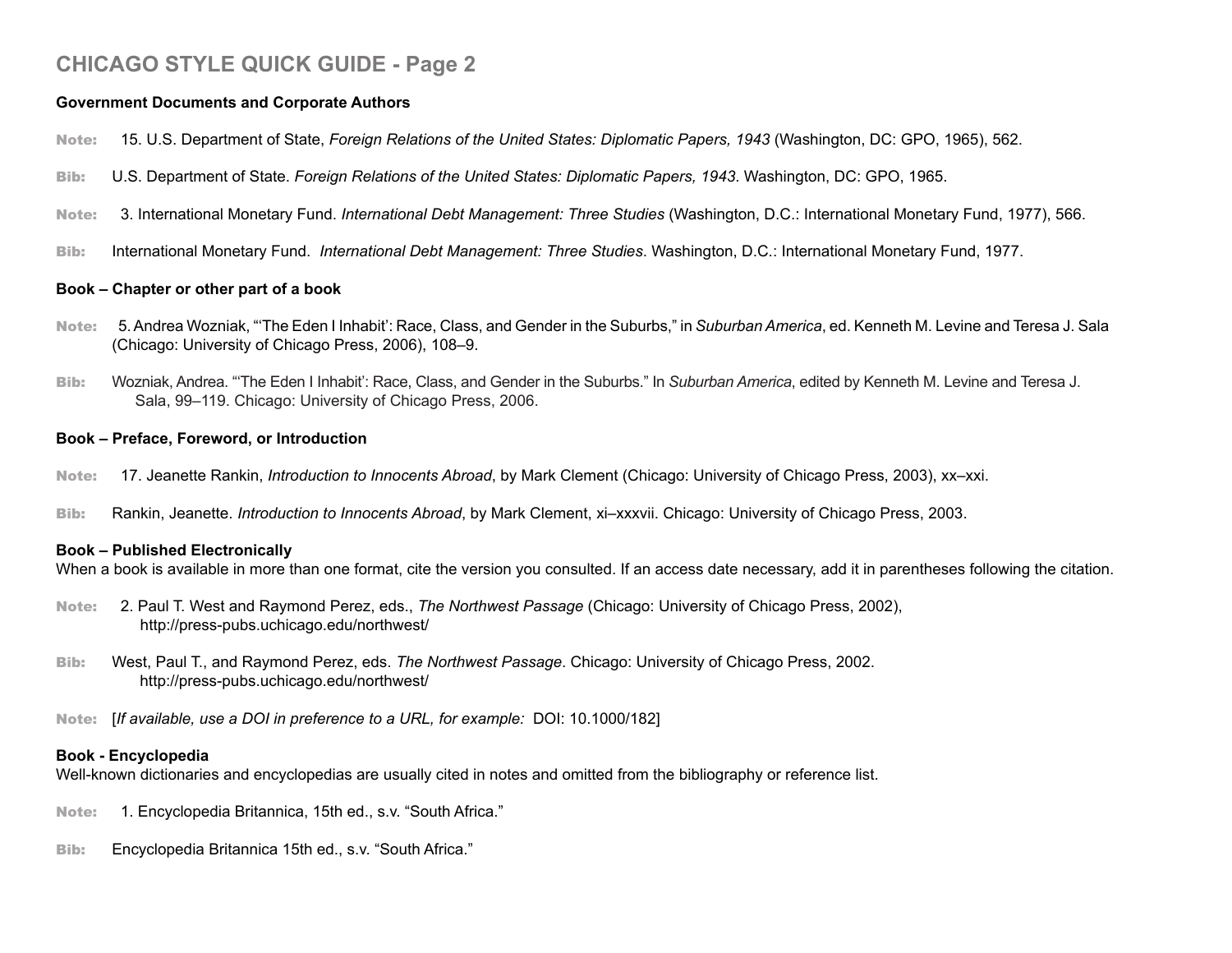#### **Article - Newspaper**

- Note: 10. Nicholas E. James, "The Unknown Guitarist," *New York Times*, December 20, 2005, Arts section, Midwest edition.
- Bib: James, Nicholas E. "The Unknown Guitarist." *New York Times*, December 20, 2005, Arts section, Midwest edition.
- Note: 6. *Boston Globe*, "Today's Dollar and the Euro," July 15, 2006, sec. A.
- Bib: *Boston Globe*. "Today's Dollar and the Euro." July 15, 2006, sec. A.

#### **Article – Magazine**

- Note: 29. Sam Yee, "Sausages and Laws," *New Yorker*, May 6, 2004, 84.
- Bib: Yee, Sam. "Sausages and Laws" *New Yorker*, May 6, 2004.

#### **Article – Scholarly Journal**

- Note: 33. Margaret A. Estes et al., "Infant Language Acquisition: Mapping Sound to Meaning," *Journal of Early Childhood* 23, no. 5 (2004), http://www.ela.org/ /joec/v23n5/estes.html
- Bib: Estes, Margaret A., Perry Estes, Henry Steinhoff, and Katharine B. Graf. "Infant Language Acquisiton: Mapping Sound to Meaning." *Journal of Early Childhood* 23, no. 5 (March 6, 2004), http://www.ela.org/ /joec/v23n5/estes.html. (accessed January 3, 2007)

#### **Film**

- Note: 12. *The One Dark Secret of a Dutchman*, DVD, directed by Charles Van Ness (1999; Culver City, CA: Columbia Tristar Home Video, 2003).
- Bib: *The One Dark Secret of a Dutchman*. DVD. Directed by Charles Van Ness. 1999; Culver City, CA: Columbia Tristar Home Video, 2003.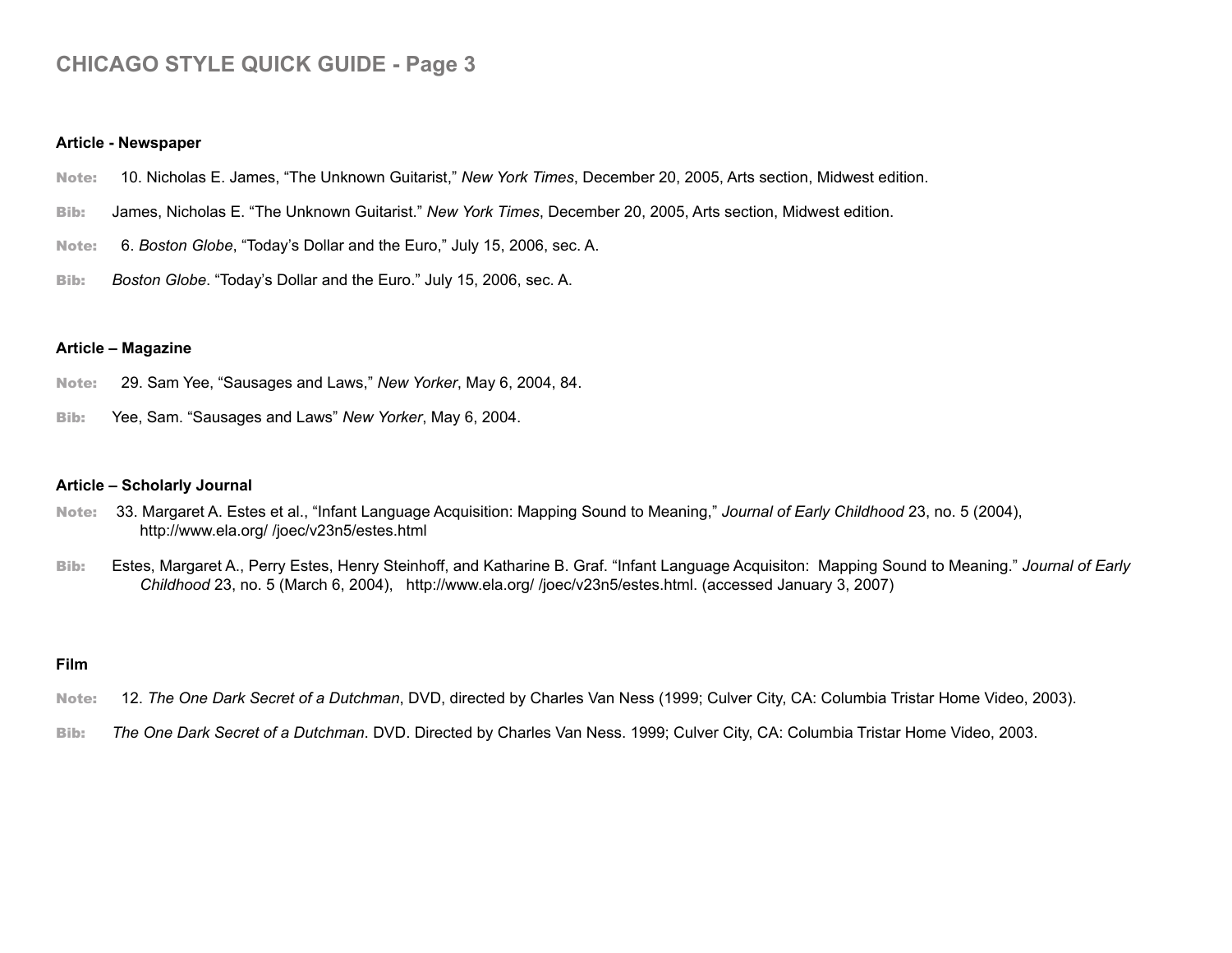#### **Web Site – Anonymous**

Note: 11. Society for Ethics in America, "A New Approach to Ethics," http://www.sea.org/archive/newapproach.html.

Bib: Society for Ethics in America. "A New Approach to Ethics." http://www.sea.org/archive/newapproach (accessed June 11, 2006).

Note: [*If available, use a DOI in preference to a URL, for example:* DOI: 10.1000/182]

# **Subsequent Citations (short form)**

Short form citations include the last name of the author and the main title of the work; the title of the work may be shorted if it contains more than four words.

#### First Citation:

1. Gabriel Patel, *Peace and Power: The New India* (Baltimore: Johns Hopkins University Press, 2004), 24–25.

2. Karen M. Poague, "Old Testament Adultery: The Kings of Israel," *Inquiry* 5, no. 2 (2002): 125-29.

Subsequent Citations:

- 3. Patel, *Peace and Power*, 43.
- 4. Poague, "Old Testament Adultery," 138.

#### Ibid.

You may use Ibid. to cite a reference in single work cited in the note immediately preceding. If the entire reference, including page numbers or other particulars, is identical, you may use Ibid. alone.

5. Patel, *Peace and Power*, 241.

6. Ibid., 258–59.

# 7. Ibid.

8. Pogue, "Old Testament Adultery," 138.

9. Ibid., 35–36.